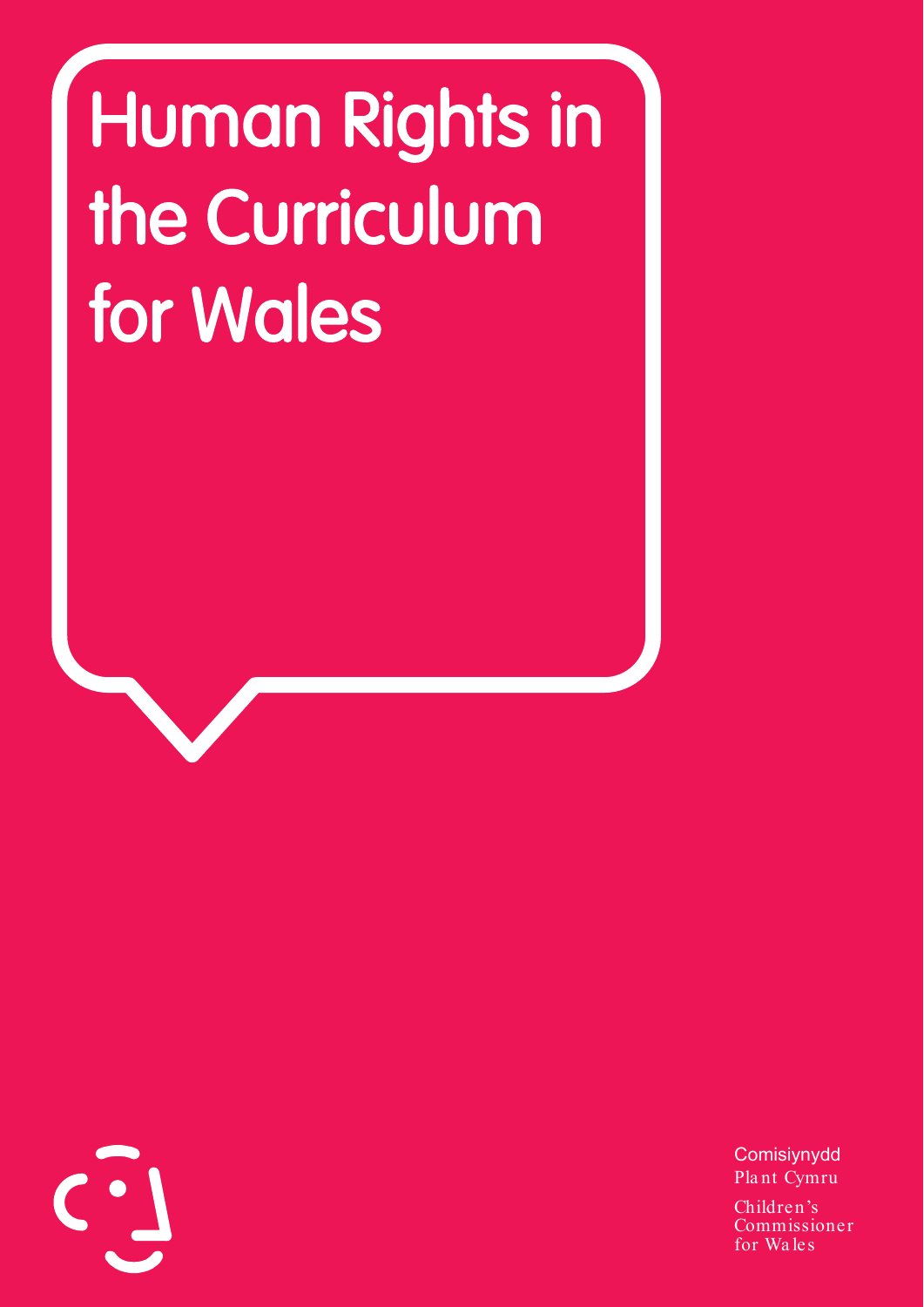# Human Rights in the Curriculum for Wales

## What are human rights?

Human rights are the freedoms and protections to which all people are entitled. Human rights are universal: this means that we are all equally entitled to our human rights. Human rights are **inalienable**: this means they should not be taken away, except in specific situations and according to a process. All human rights are also indivisible and interdependent. This means that one right cannot be experienced fully without experiencing all the other rights.

## What about children's human rights?

Children and young people have specific human rights guaranteed by the United Nations Convention on the Rights of the Child (UNCRC). You can find all these rights on thi[s poster.](https://www.childcomwales.org.uk/wp-content/uploads/2019/09/Childrens-Rights-Poster-September-2019pdf.pdf) Disabled children also have rights under the United Nations Convention on the Rights of Persons with Disabilities (UNCRPD), you can find all these rights [here.](https://www.un.org/development/desa/disabilities/convention-on-the-rights-of-persons-with-disabilities/convention-on-the-rights-of-persons-with-disabilities-2.html)

#### How do human rights fit into the Curriculum for Wales?

Understanding and promoting respect for human rights are part of [Welsh Government's wider](https://hwb.gov.wales/curriculum-for-wales/designing-your-curriculum/cross-cutting-themes-for-designing-your-curriculum/#human-rights)  [requirements for curriculum design.](https://hwb.gov.wales/curriculum-for-wales/designing-your-curriculum/cross-cutting-themes-for-designing-your-curriculum/#human-rights) There are three main elements of human rights education:

- Learning *about* human rights: The acquisition of knowledge and skills about human rights;
- Learning *through* human rights: The development of respectful values and attitudes and changed behaviour that reflects human rights values; and,
- Learning *for* human rights: The motivation of social action and empowerment of active citizenship to advance respect for the rights of all

The Curriculum and Assessment (Wales) Act 2021 also [requires all settings to promote knowledge and](https://www.legislation.gov.uk/asc/2021/4/notes/division/3/6/2)  [understanding of the UNCRC and UNCRPD](https://www.legislation.gov.uk/asc/2021/4/notes/division/3/6/2) among all practitioners and other school staff providing learning.

The concepts and principles of human rights also directly link to learning across all areas of the curriculum. These links can be made in settings to ensure that practitioners and children develop an understanding of how education supports human rights.

## How do I use this document?

j

This curriculum map sets out how the UNCRC and the UNCRPD link to the four purposes, the cross-cutting themes and each of the six Areas of Learning and Experience.

As a whole, the curriculum can holistically protect, promote and enable children's human rights, by supporting all the human rights principles in the two Conventions. This is important because human rights are indivisible and interdependent, and children need to experience all their rights. However, particular areas link strongly to specific articles of the Conventions. In this document we have mapped some of the articles that are strongly supported by areas of the curriculum. Our list isn't comprehensive and you will also be able to link to other articles. This will support your medium and long term planning, and enable settings and practitioners to directly link children's human rights to your curriculum design.

At the end of the document you will also find a link to children's rights classroom resources. These can be used for day-to-day teaching to support specific descriptions of learning.

> Comisiynydd Plant Cymru

Children's Commissioner for Wales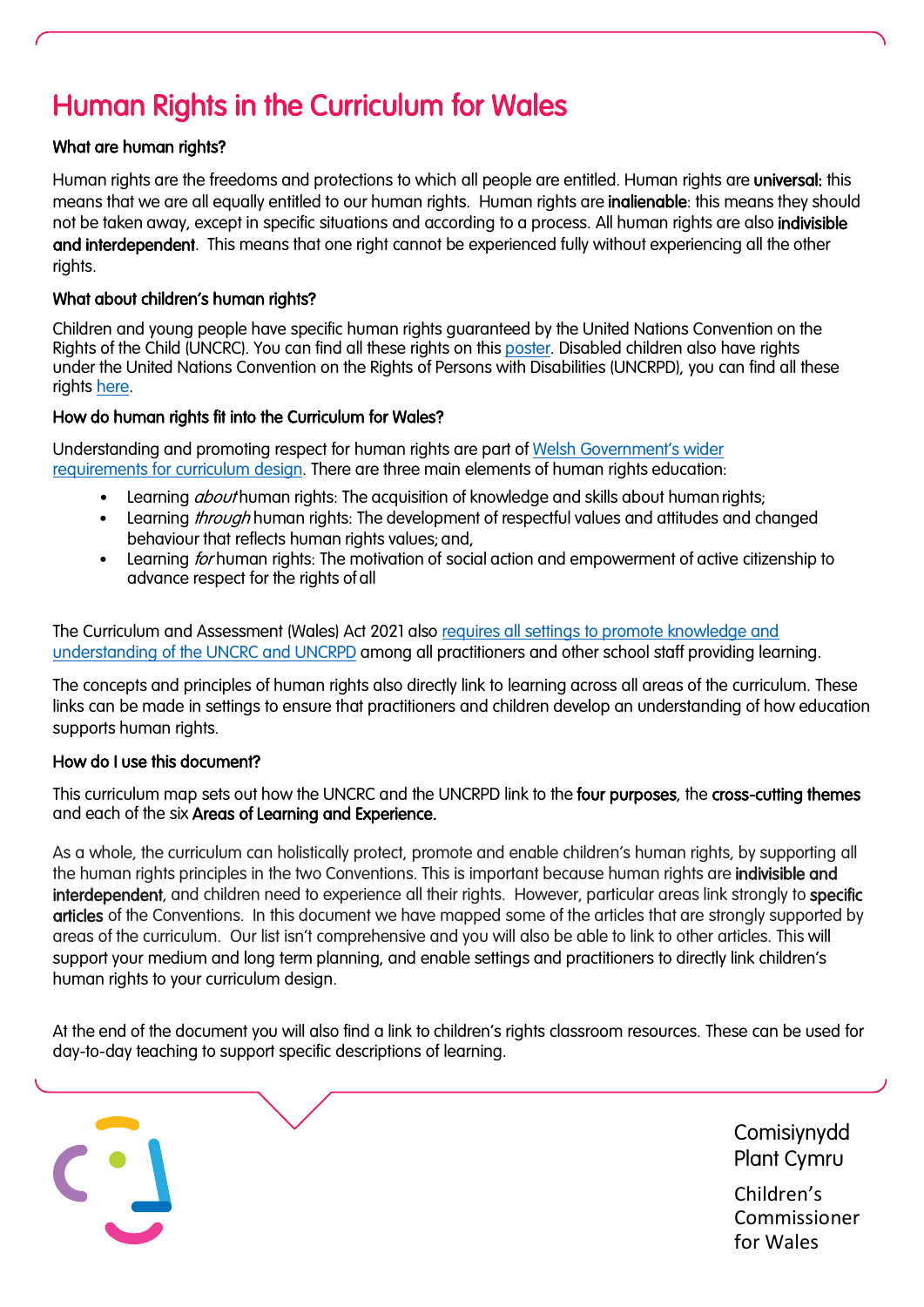| Healthy, confident individuals who are ready to lead fulfilling lives as valued members of society                             |                                                                                                                                                                                                                                                                                                                                                                                                                                                 |                                                                                                                                                                                                                                                                                                                                                                   |
|--------------------------------------------------------------------------------------------------------------------------------|-------------------------------------------------------------------------------------------------------------------------------------------------------------------------------------------------------------------------------------------------------------------------------------------------------------------------------------------------------------------------------------------------------------------------------------------------|-------------------------------------------------------------------------------------------------------------------------------------------------------------------------------------------------------------------------------------------------------------------------------------------------------------------------------------------------------------------|
| <b>Purpose</b>                                                                                                                 | <b>The UNCRC</b>                                                                                                                                                                                                                                                                                                                                                                                                                                | <b>The UNCRPD</b>                                                                                                                                                                                                                                                                                                                                                 |
| have secure values and are<br>$\bullet$<br>establishing their spiritual and<br>ethical beliefs                                 | Article 2: Non-discrimination<br>$\bullet$<br>Article 7: Registration, name, nationality, care<br>$\bullet$<br>Article 8: Preservation of identity<br>$\bullet$<br>Article 13: Freedom of expression and access to<br>$\bullet$<br>information<br>Article 14: Freedom of thought, conscience and<br>$\bullet$<br>religion<br>Article 29: Aims of education<br>$\bullet$<br>Article 30: Children of minorities/indigenous<br>$\bullet$<br>groups | Article 7: Children with disabilities<br>$\bullet$<br>Article 12: Equal recognition in law<br>Article 17: Protection for physical and mental integrity<br>$\bullet$<br>Article 18: Freedom of movement and right to nationality<br>Article 21: Freedom of expression and opinion, and<br>$\bullet$<br>access to information<br>Article 24: Education<br>$\bullet$ |
| are building their mental and<br>$\bullet$<br>emotional well-being by<br>developing confidence,<br>resilience and empathy      | Article 6: Survival and development<br>$\bullet$<br>Article 24: Health and access to health services<br>$\bullet$<br>Article 29: Aims of education<br>$\bullet$                                                                                                                                                                                                                                                                                 | Article 7: Children with disabilities<br>$\bullet$<br>Article 17: Protection for physical and mental integrity<br>$\bullet$<br>Article 24: Education<br>$\bullet$<br>Article 25: Right to highest standard of health                                                                                                                                              |
| apply knowledge about the<br>$\bullet$<br>impact of diet and exercise on<br>physical and mental health in<br>their daily lives | Article 6: Survival and development<br>$\bullet$<br>Article 24: Health and access to health services<br>$\bullet$<br>Article 27: Adequate standard of living<br>$\bullet$<br>Article 31: Leisure, play and culture<br>$\bullet$                                                                                                                                                                                                                 | Article 10: Right to life<br>$\bullet$<br>Article 20: Personal mobility<br>$\bullet$<br>Article 25: Health<br>$\bullet$<br>Article 30: Participation in cultural life, recreation, leisure<br>and sport                                                                                                                                                           |

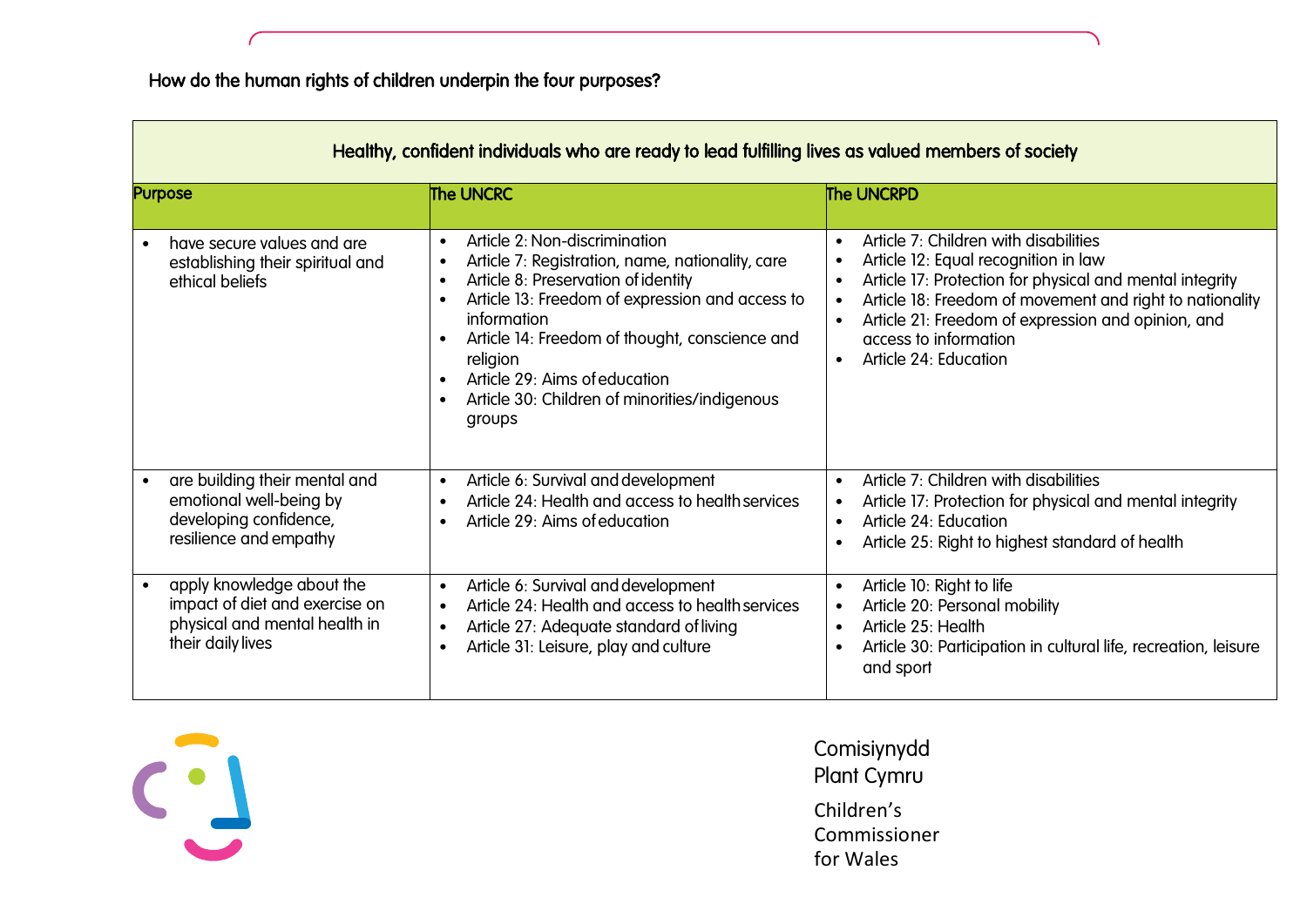| know how to find the information<br>and support to keep safe and<br>well | Article 13: Freedom of expression and access to<br>$\bullet$<br>information<br>Article 16: Right to privacy<br>$\bullet$<br>Article 17: Access of information – mass media<br>$\bullet$<br>Article 19: Protection from all forms of violence<br>$\bullet$<br>Article 32: Protection from dangerouswork<br>$\bullet$<br>Article 33: Protection from substance misuse<br>$\bullet$<br>Article 34: Protection from sexual exploitation<br>$\bullet$<br>Article 36: Protection from exploitation<br>$\bullet$<br>Article 39: Rehabilitation and support<br>$\bullet$ | Article 16: Freedom from exploitation, violence and abuse<br>$\bullet$<br>Article 21: Freedom of expression and opinion and access<br>$\bullet$<br>to information<br>Article 22: Respect for privacy<br>Article 25: Health<br>$\bullet$<br>Article 28: Adequate standard of living and social<br>protection                                 |
|--------------------------------------------------------------------------|------------------------------------------------------------------------------------------------------------------------------------------------------------------------------------------------------------------------------------------------------------------------------------------------------------------------------------------------------------------------------------------------------------------------------------------------------------------------------------------------------------------------------------------------------------------|---------------------------------------------------------------------------------------------------------------------------------------------------------------------------------------------------------------------------------------------------------------------------------------------------------------------------------------------|
| take part in physical activity                                           | Article 24: Health and access to health services<br>$\bullet$<br>Article 31: Leisure, play and culture<br>$\bullet$                                                                                                                                                                                                                                                                                                                                                                                                                                              | Article 20: Personal mobility<br>$\bullet$<br>Article 25: Health<br>Article 30: Participation in cultural life, recreation, leisure<br>and sport                                                                                                                                                                                            |
| take measured decisions about<br>lifestyle and manage risk               | Article 12: Right to be heard in decision-making<br>$\bullet$<br>Article 13: Freedom of expression and access to<br>$\bullet$<br>information<br>Article 24: Health and access to health services<br>$\bullet$<br>Article 28: Access to education<br>$\bullet$<br>Article 29: Aims of education<br>$\bullet$<br>Article 33: Protection from substance misuse<br>$\bullet$                                                                                                                                                                                         | Article 3: General principles<br>$\bullet$<br>Article 7: Children with disabilities<br>$\bullet$<br>Article 14: Liberty and security of the person<br>Article 17: Protecting physical and mental integrity<br>$\bullet$<br>Article 21: Freedom of expression and opinion and access<br>to information<br>Article 24: Education<br>$\bullet$ |
| have the confidence to<br>$\bullet$<br>participate in performance        | Article 29: Aims of education<br>$\bullet$                                                                                                                                                                                                                                                                                                                                                                                                                                                                                                                       | Article 7: Children with disabilities<br>$\bullet$<br>Article 24: Education<br>Article 30: Participation in cultural life, recreation, leisure<br>and sport                                                                                                                                                                                 |

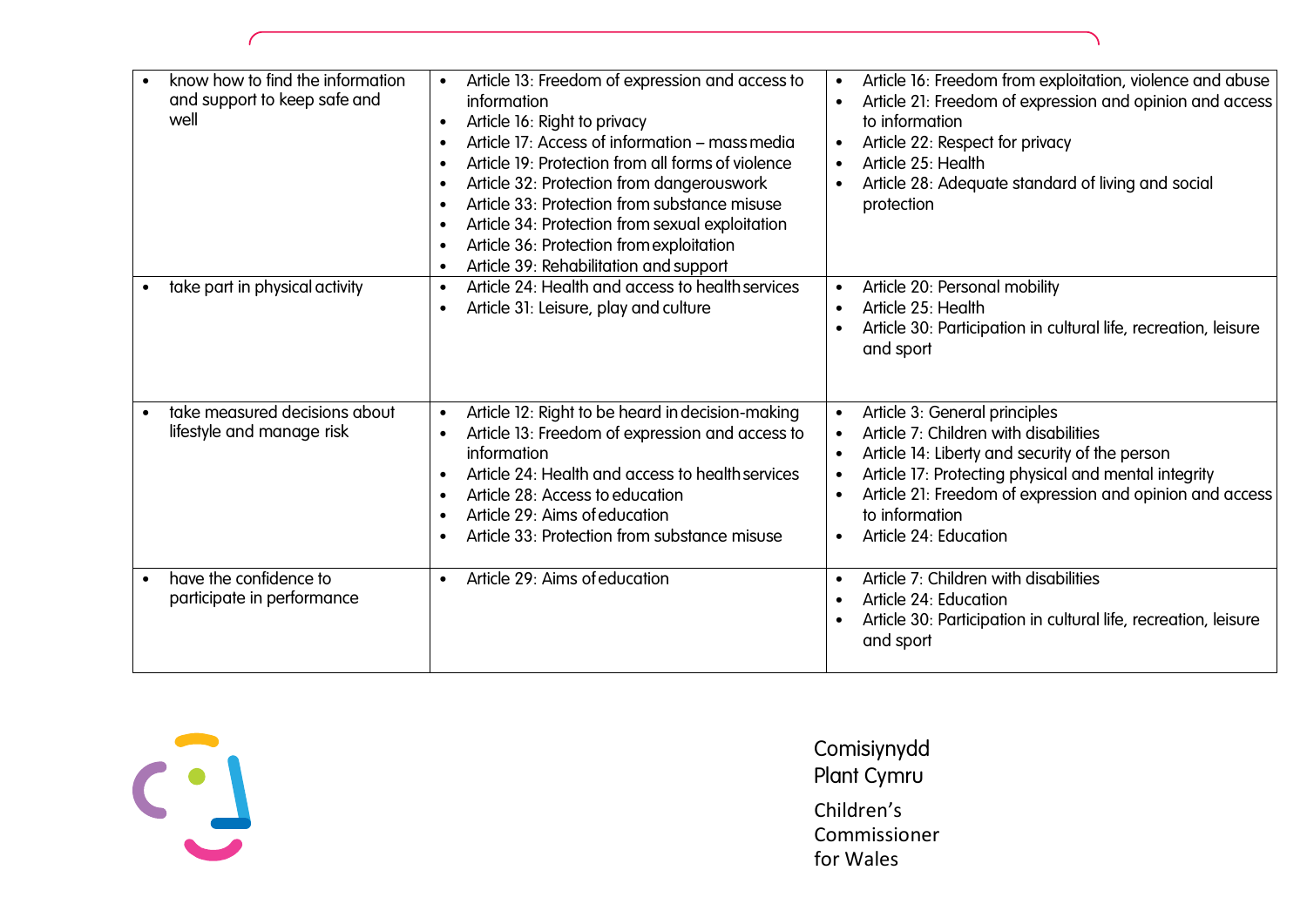| form positive relationships based<br>upon trust and mutual respect                       | Article 3: Best interest of the child<br>$\bullet$<br>Article 15: Freedom of association<br>$\bullet$                                                                                         | Article 19: Living independently and being included in the<br>$\bullet$<br>community<br>Article 29: Participation in political and public life                                                 |
|------------------------------------------------------------------------------------------|-----------------------------------------------------------------------------------------------------------------------------------------------------------------------------------------------|------------------------------------------------------------------------------------------------------------------------------------------------------------------------------------------------|
| face and overcome challenge                                                              | Article 6: Survival and development<br>$\bullet$<br>Article 13: Freedom of expression and access to<br>$\bullet$<br>information<br>Article 29: Aims of education<br>$\bullet$                 | Article 7: Children with disabilities<br>Article 24: Education<br>Article 26: Right to habilitation and rehabilitation                                                                         |
| have the skills and knowledge to<br>manage everyday life as<br>independently as they can | Article 4: General Measures of Implementation<br>$\bullet$<br>Article 29: Aims of education<br>$\bullet$<br>Article 42: Promote knowledge and<br>$\bullet$<br>understanding of the Convention | Article 3: General principles<br>Article 9: Accessibility<br>Article 19: Living independently and being included in the<br>community<br>Article 20: Personal mobility<br>Article 24: Education |

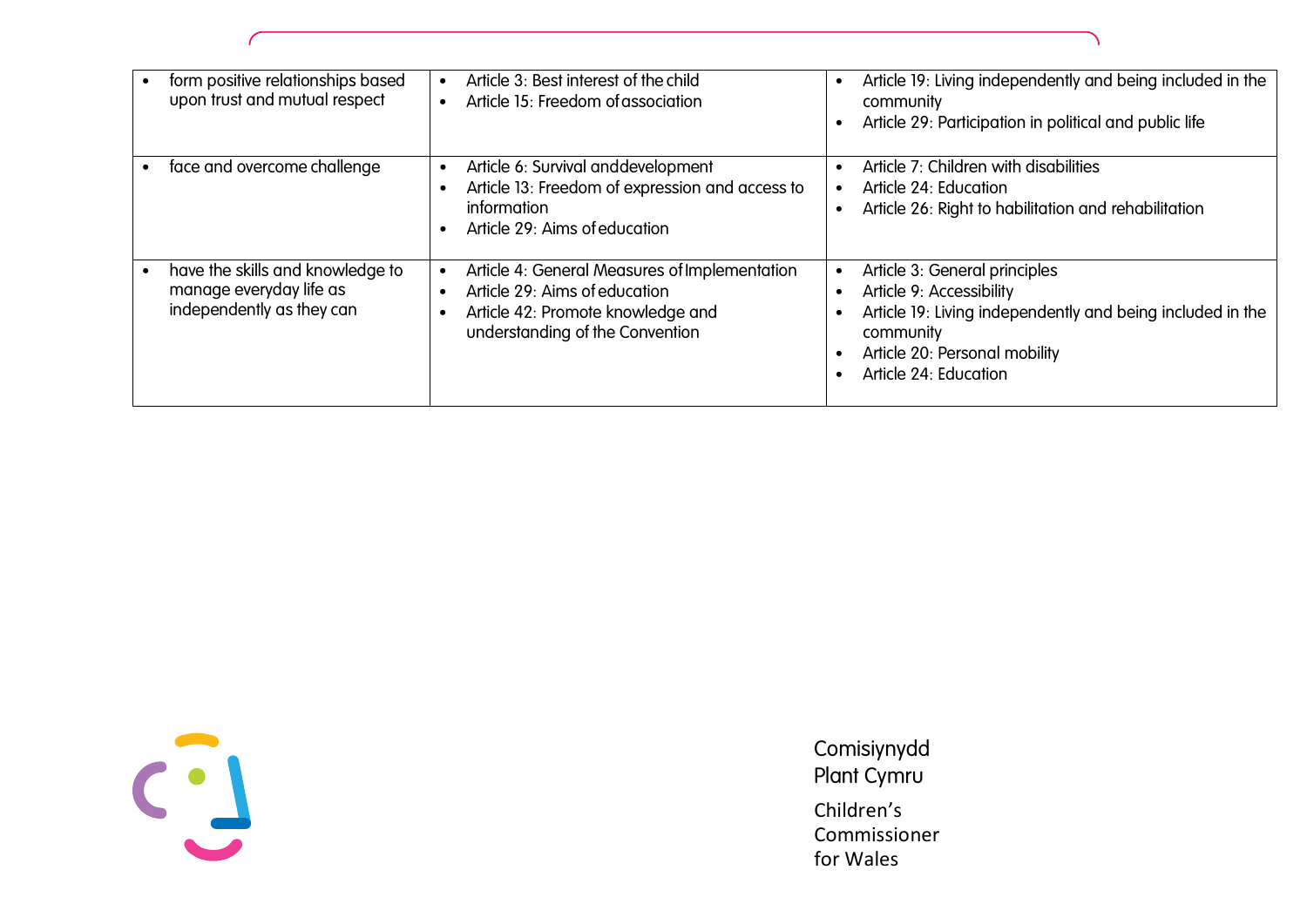| Ambitious, capable learners who are ready to learn throughout their lives                                                               |                                                                                                                                                     |                                                                                                                                             |  |
|-----------------------------------------------------------------------------------------------------------------------------------------|-----------------------------------------------------------------------------------------------------------------------------------------------------|---------------------------------------------------------------------------------------------------------------------------------------------|--|
| <b>Purpose</b>                                                                                                                          | The UNCRC                                                                                                                                           | The UNCRPD                                                                                                                                  |  |
| set themselves high standards and<br>$\bullet$<br>seek and enjoy challenge                                                              | Article 2: Non-discrimination<br>$\bullet$<br>Article 29: Aims of education                                                                         | Article 3: General Principles<br>$\bullet$<br>Article 5: Equality and non-discrimination<br>$\bullet$<br>Article 24: Education<br>$\bullet$ |  |
| are building up a body of<br>$\bullet$<br>knowledge and have the skills to<br>connect and apply that knowledge<br>in different contexts | Article 29: Aims of education<br>$\bullet$                                                                                                          | Article 24: Education<br>$\bullet$                                                                                                          |  |
| are questioning and enjoy solving<br>problems                                                                                           | Article 29: Aims of education<br>$\bullet$                                                                                                          | Article 24: Education<br>$\bullet$                                                                                                          |  |
| can communicate effectively in<br>٠<br>different forms and settings, using<br>both Welsh and English                                    | Article 13: Freedom of expression and access to<br>$\bullet$<br>information<br>Article 30: Children of minorities/indigenous<br>$\bullet$<br>groups | Article 21: Freedom of expression and opinion and access<br>$\bullet$<br>to information                                                     |  |
| can explain the ideas and concepts<br>$\bullet$<br>they are learning about                                                              | Article 29: Aims of education<br>$\bullet$                                                                                                          | Article 24: Education<br>$\bullet$                                                                                                          |  |
| can use number effectively in<br>$\bullet$<br>different contexts                                                                        | Article 29: Aims of education<br>$\bullet$                                                                                                          | Article 24: Education<br>$\bullet$                                                                                                          |  |
| understand how to interpret data<br>$\bullet$<br>and apply mathematical concepts                                                        | Article 29: Aims of education<br>$\bullet$                                                                                                          | Article 24: Education<br>$\bullet$                                                                                                          |  |

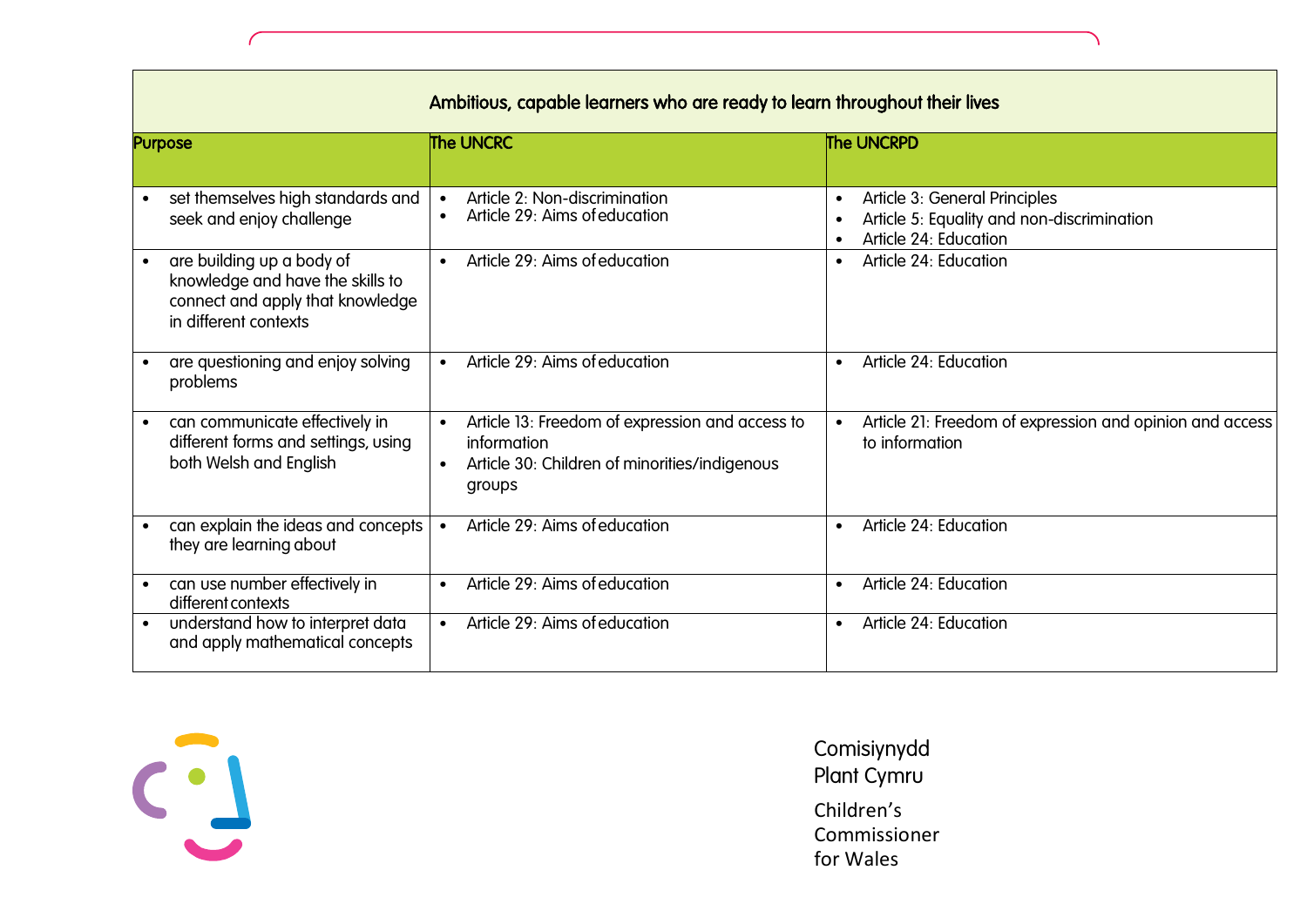| use digital technologies<br>creatively to communicate,<br>find and analyse<br>information | Article 13: Freedom of expression and access to<br>information<br>Article 14: Freedom of thought, conscience and<br>religion<br>Article 16: Right to privacy<br>Article 17: Access to information - mass media | Article 9: Accessibility<br>Article 21: Freedom of expression and opinion and access<br>to information<br>Article 22: Respect for privacy |
|-------------------------------------------------------------------------------------------|----------------------------------------------------------------------------------------------------------------------------------------------------------------------------------------------------------------|-------------------------------------------------------------------------------------------------------------------------------------------|
| undertake research and evaluate<br>critically what they find                              | Article 29: Aims of education                                                                                                                                                                                  | Article 24: Education                                                                                                                     |

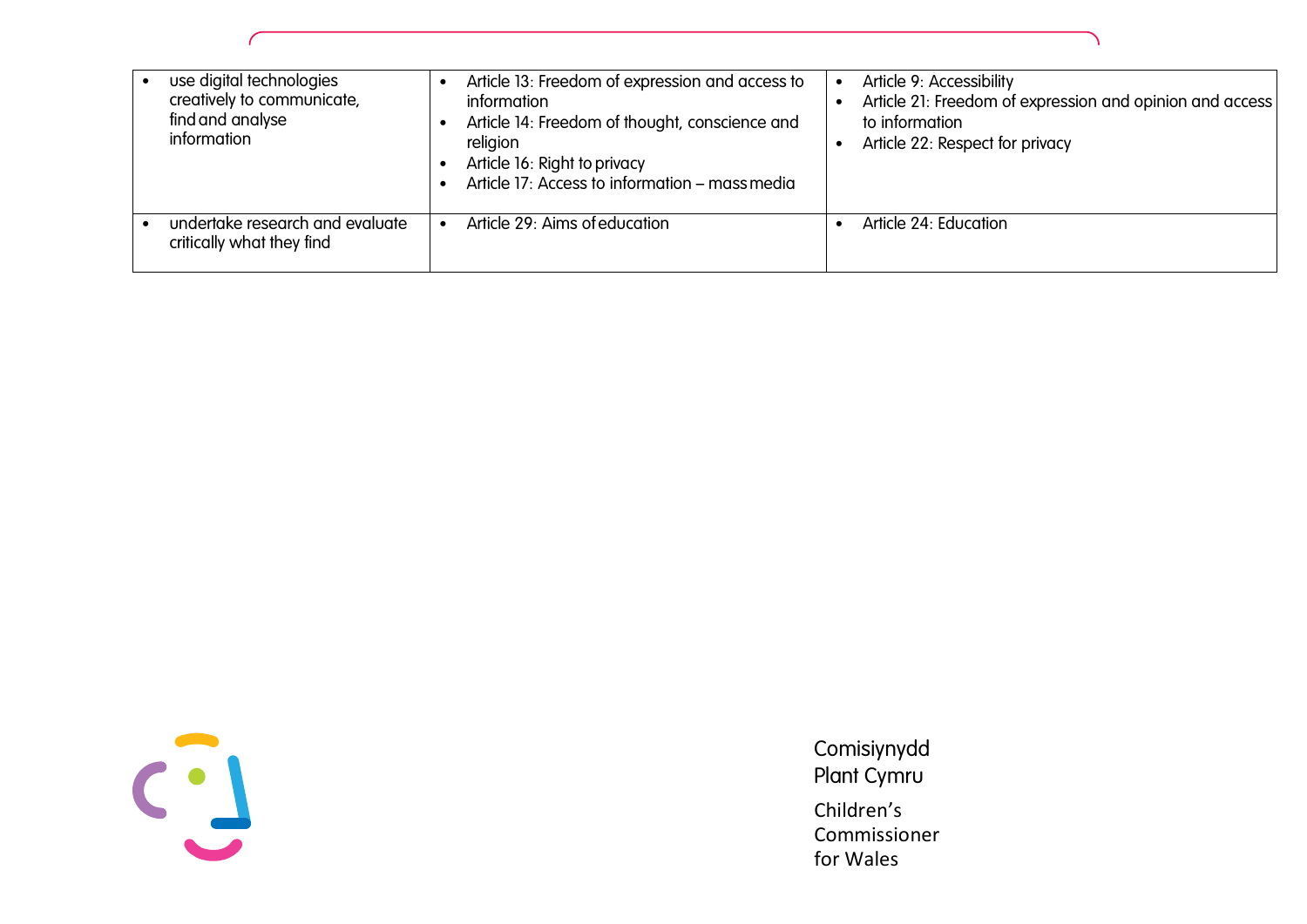| Ethical, informed citizens who are ready to be citizens of Wales and the world                    |                                                                                                                                                                                                                                                                                                                                                                                                             |                                                                                                                                                                                                                                                                                                                  |
|---------------------------------------------------------------------------------------------------|-------------------------------------------------------------------------------------------------------------------------------------------------------------------------------------------------------------------------------------------------------------------------------------------------------------------------------------------------------------------------------------------------------------|------------------------------------------------------------------------------------------------------------------------------------------------------------------------------------------------------------------------------------------------------------------------------------------------------------------|
| <b>Purpose</b>                                                                                    | <b>The UNCRC</b>                                                                                                                                                                                                                                                                                                                                                                                            | <b>The UNCRPD</b>                                                                                                                                                                                                                                                                                                |
| find, evaluate and use evidence in<br>$\bullet$<br>forming views                                  | Article 2: Non-discrimination<br>$\bullet$<br>Article 12: Right to be involved in decision-making<br>$\bullet$<br>Article 13: Freedom of expression and access to<br>$\bullet$<br>information<br>Article 14: Freedom of thought, conscience and<br>religion<br>Article 17: Access to information – mass media<br>$\bullet$<br>Article 28: Access to education<br>$\bullet$<br>Article 29: Aims of education | Article 3: General principles<br>$\bullet$<br>Article 5: Equality and non-discrimination<br>$\bullet$<br>Article 7: Children with disabilities<br>$\bullet$<br>Article 21: Freedom of expression and opinion and access<br>to information<br>Article 24: Education<br>$\bullet$                                  |
| engage with contemporary issues<br>$\bullet$<br>based upon their knowledge and<br>values          | Article 1: Application of the Convention<br>$\bullet$<br>Article 2: Non-discrimination<br>$\bullet$<br>Article 29: Aims of education<br>$\bullet$                                                                                                                                                                                                                                                           | Article 5: Equality and non-discrimination<br>$\bullet$<br>Article 24: Education<br>$\bullet$<br>Article 19: Living independently and being included in the<br>community<br>Article 21: Freedom of expression and opinion and access<br>to information<br>Article 29: Participation in political and public life |
| understand and exercise their<br>$\bullet$<br>human and democratic<br>responsibilities and rights | Article 1: Application of the Convention<br>$\bullet$<br>Article 2: Non-discrimination<br>$\bullet$<br>Article 4: General Measures of Implementation<br>$\bullet$<br>Article 42: Promote knowledge and<br>$\bullet$<br>understanding of the Convention                                                                                                                                                      | Article 3: General Principles<br>$\bullet$<br>Article 9: Accessibility<br>$\bullet$<br>Article 5: Equality and non-discrimination<br>$\bullet$<br>Article 29: Participation in political and public life<br>$\bullet$<br>Article 33: National implementation and monitoring                                      |

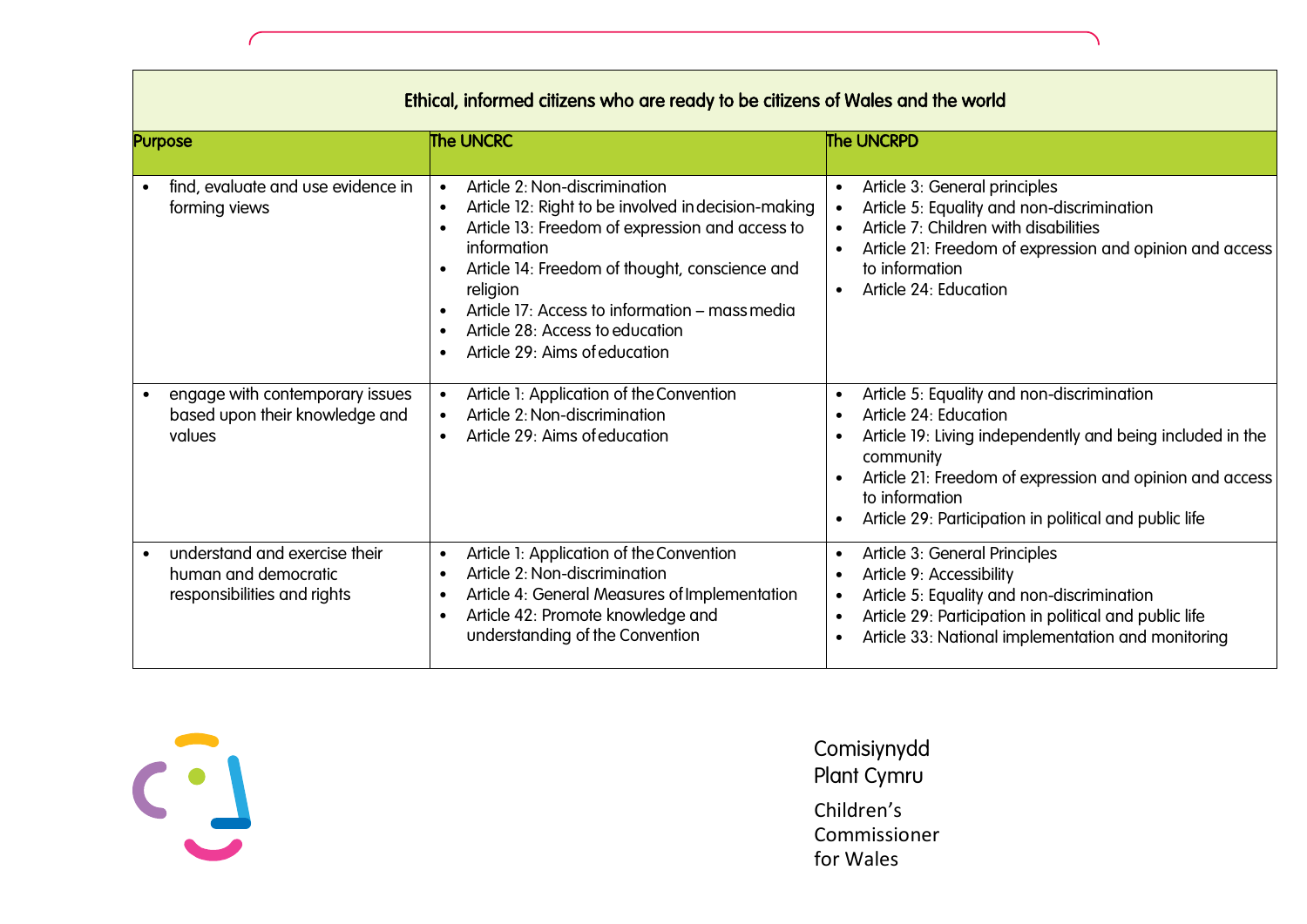| understand and consider the impact<br>$\bullet$<br>of their actions when making<br>choices and acting           | Article 12: Right to be involved in decision-making<br>Article 29: Aims of education<br>$\bullet$                                                                                                                                                   | Article 3: General Principles<br>$\bullet$<br>Article 17: Protecting physical and mental integrity<br>$\bullet$<br>Article 24: Education<br>Article 29: Participation in political and public life                                                                       |
|-----------------------------------------------------------------------------------------------------------------|-----------------------------------------------------------------------------------------------------------------------------------------------------------------------------------------------------------------------------------------------------|--------------------------------------------------------------------------------------------------------------------------------------------------------------------------------------------------------------------------------------------------------------------------|
| are knowledgeable about their<br>$\bullet$<br>culture, community, society and the<br>world, now and in the past | Article 1: Application of the Convention<br>$\bullet$<br>Article 2: Non-discrimination<br>Article 8: Preservation of identity<br>$\bullet$<br>Article 29: Aims of education<br>$\bullet$<br>Article 30: Children of minorities/indigenous<br>groups | Article 3: General Principles<br>$\bullet$<br>Article 5: Equality and non-discrimination<br>Article 24: Education<br>$\bullet$<br>Article 29: Participation in political and public life<br>Article 30: Participation in cultural life, recreation, leisure<br>and sport |
| respect the needs and rights of<br>$\bullet$<br>others, as a member of a diverse<br>society                     | Article 1: Application of the Convention<br>$\bullet$<br>Article 2: Non-discrimination<br>Article 3: Best interests of children<br>Article 4: General Measures of Implementation<br>$\bullet$<br>Article 8: Preservation of identity                | Article 3: General Principles<br>$\bullet$<br>Article 5: Equality and non-discrimination<br>Article 29: Participation in political and public life<br>Article 30: Participation in cultural life, recreation, leisure<br>$\bullet$<br>and sport                          |
| show their commitment to the<br>$\bullet$<br>sustainability of the planet                                       | Article 6: Survival and development<br>$\bullet$<br>Article 24: Health and access to health services<br>$\bullet$<br>Article 27: Adequate standard of living<br>$\bullet$                                                                           | Article 10: Right to life<br>Article 25: Health<br>Article 29: Participation in political and public life<br>٠                                                                                                                                                           |

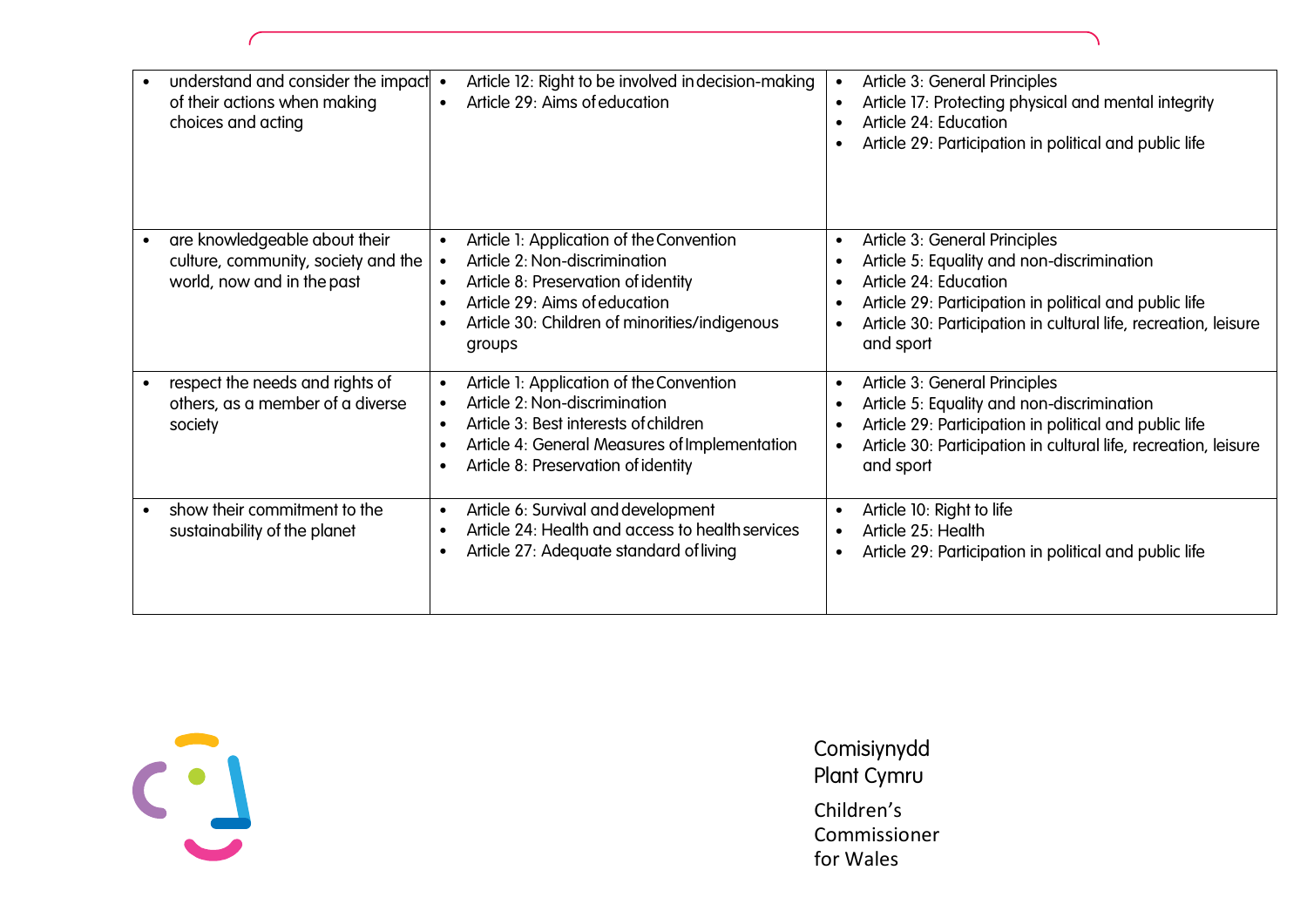| Enterprising, creative contributors who are ready to play a full part in life and work       |                                                                                                                                                                                                                                     |                                                                                                                                                                                                                                                  |
|----------------------------------------------------------------------------------------------|-------------------------------------------------------------------------------------------------------------------------------------------------------------------------------------------------------------------------------------|--------------------------------------------------------------------------------------------------------------------------------------------------------------------------------------------------------------------------------------------------|
| <b>Purpose</b>                                                                               | <b>The UNCRC</b>                                                                                                                                                                                                                    | The UNCRPD                                                                                                                                                                                                                                       |
| Enterprising, creative<br>contributors who are ready to<br>play a full part in life and work | Article 29: Aims of education<br>$\bullet$                                                                                                                                                                                          | Article 24: Education<br>$\bullet$<br>Article 29: Participation in political and public life<br>$\bullet$<br>Article 30: Participation in cultural life, recreation, leisure<br>$\bullet$<br>and sport                                           |
| think creatively to reframe and<br>solve problems                                            | Article 29: Aims of education<br>Article 12: Participation in decision making                                                                                                                                                       | Article 24: Education<br>$\bullet$<br>Article 29: Participation in political and public life<br>$\bullet$                                                                                                                                        |
| identify and grasp opportunities                                                             | Article 1: Applying the Convention<br>Article 2: Non-discrimination<br>Article 4: General Measures of Implementation<br>Article 27: Adequate standard of living<br>Article 28: Access of education<br>Article 29: Aims of education | Article 24: Education<br>$\bullet$<br>Article 21: Freedom of expression and opinion, and<br>$\bullet$<br>access to information<br>Article 30: Participation in cultural life, recreation, leisure<br>$\bullet$<br>and sport                      |
| take measured risks                                                                          | Article 13: Freedom of expression and access to<br>$\bullet$<br>information<br>Article 29: Aims of education                                                                                                                        | Article 3: General Principles<br>$\bullet$<br>Article 17: Protecting physical and mental integrity<br>$\bullet$<br>Article 21: Freedom of expression and opinion and<br>$\bullet$<br>access to information<br>Article 24: education<br>$\bullet$ |
| lead and play different roles in<br>teams effectively and responsibly                        | Article 15: Freedom of association                                                                                                                                                                                                  | Article 19: living independently and being included in the<br>$\bullet$<br>community                                                                                                                                                             |
| express ideas and emotions<br>through different media                                        | Article 12: Right to be involved in decision-making<br>Article 13: Freedom of expression and access to                                                                                                                              | Article 3: General Principles<br>$\bullet$<br>Article 9: Accessibility<br>$\bullet$                                                                                                                                                              |



 $\mathbf{r}$ 

# Comisiynydd Plant Cymru Children's Commissioner

for Wales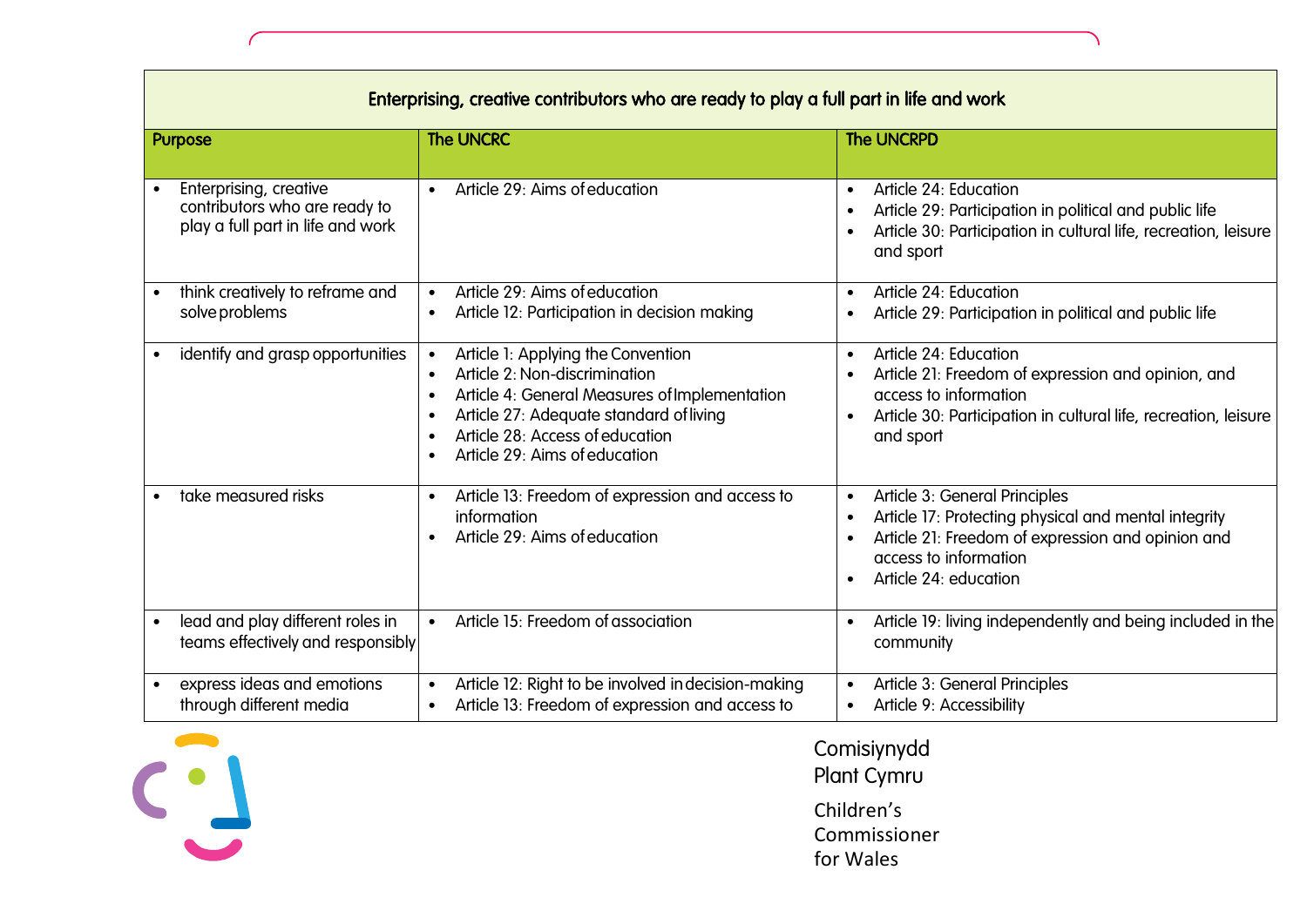|                                                                      | information<br>Article 14: Freedom of thought, conscience and<br>religion<br>Article 16: Right to privacy<br>Article 17: Access to information – mass media                                          | Article 21: Freedom of expression and opinion and<br>$\bullet$<br>access to information<br>Article 22: Respect for privacy<br>$\bullet$                                                                                                                                                                            |
|----------------------------------------------------------------------|------------------------------------------------------------------------------------------------------------------------------------------------------------------------------------------------------|--------------------------------------------------------------------------------------------------------------------------------------------------------------------------------------------------------------------------------------------------------------------------------------------------------------------|
| give of their energy and skills so<br>that other people will benefit | Article 1: Application of the Convention<br>Article 2: Non-discrimination<br>Article 3: Best interest of the child<br>Article 4: General Measures of Implementation<br>Article 29: Aims of education | Article 5: Equality and non-discrimination<br>$\bullet$<br>Article 19: living independently and being included in the<br>community<br>Article 24: Education<br>$\bullet$<br>Article 29: Participation in political and public life<br>Article 30: Participation in cultural life, recreation, leisure<br>and sport |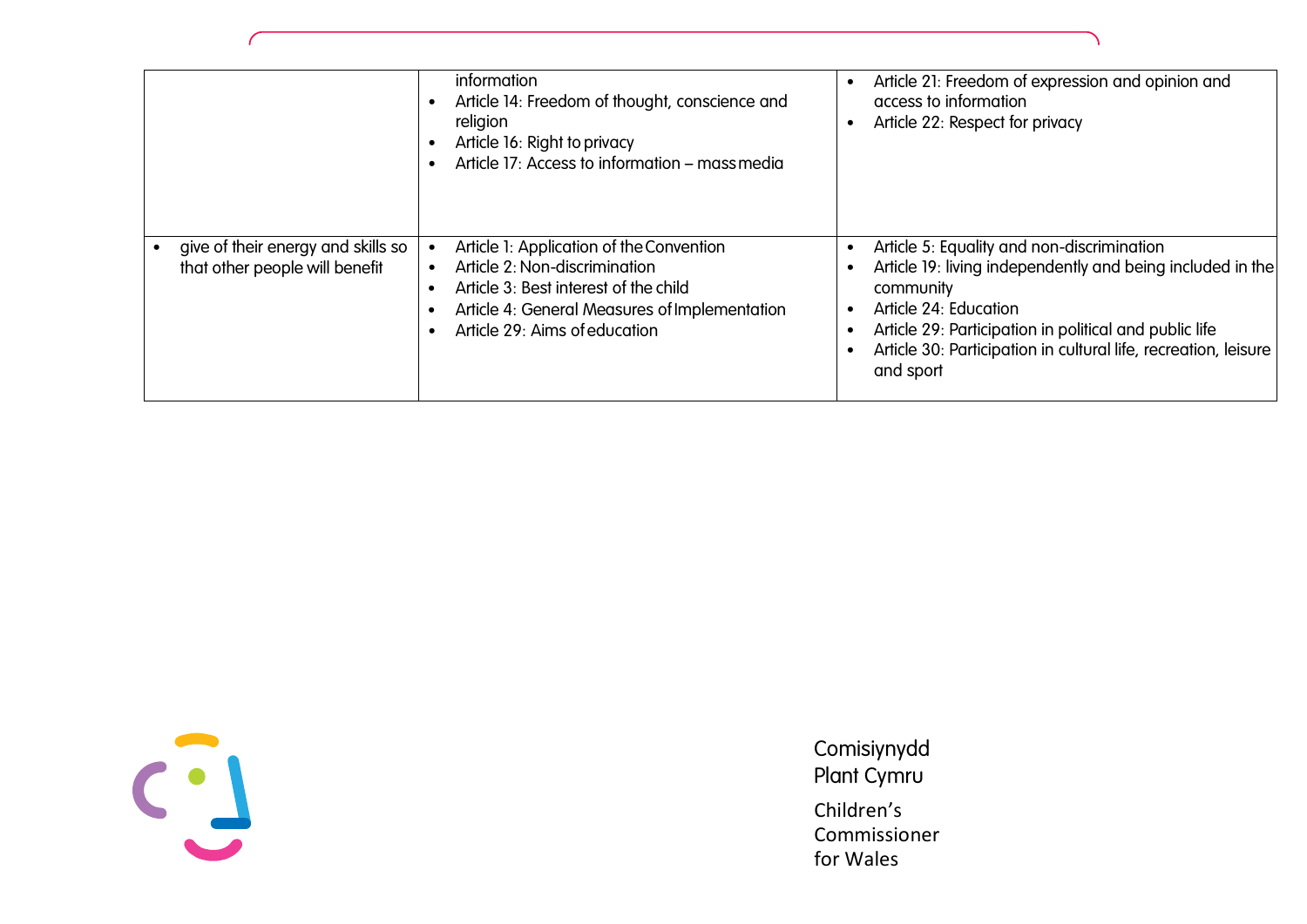# How do the UNCRC and the UNCRPD fit into the [cross-cutting themes for designing your curriculum?](https://hwb.gov.wales/curriculum-for-wales/designing-your-curriculum/cross-cutting-themes-for-designing-your-curriculum/)

[Welsh Government guidance](https://hwb.gov.wales/curriculum-for-wales/designing-your-curriculum/cross-cutting-themes-for-designing-your-curriculum/) sets out that schools and practitioners should design a curriculum which incorporates opportunities for learning and consideration of cross-cutting elements. These should allow learners to:

- o consider local, national and international contexts
- o develop understanding of relationships and sexuality education, human rights education and diversity, and careers and work-related experiences

All of these themes holistically protect, promote and enable children's human rights, supporting the full conventions. Themes also particularly support key articles of the two conventions, some of which are not directly supported in other areas of the curriculum. Examples of the articles supported are listed below.

| <b>Cross cutting theme</b>               | <b>The UNCRC</b>                                                                                                                                                                                                                                                                                                                                                                                                                                                                                                                                 | <b>The UNCRPD</b>                                                                                                                                                                                                                                                                                                                                                                                                                                                                                                              |
|------------------------------------------|--------------------------------------------------------------------------------------------------------------------------------------------------------------------------------------------------------------------------------------------------------------------------------------------------------------------------------------------------------------------------------------------------------------------------------------------------------------------------------------------------------------------------------------------------|--------------------------------------------------------------------------------------------------------------------------------------------------------------------------------------------------------------------------------------------------------------------------------------------------------------------------------------------------------------------------------------------------------------------------------------------------------------------------------------------------------------------------------|
| Relationships and<br>Sexuality Education | Article 2: Non-discrimination<br>Article 3: Best interest of the child<br>Article 12: Right to be heard in decision-making<br>Article 13: Freedom of expression and access to<br><i>information</i><br>Article 14: Freedom of thought, conscience and<br>religion<br>Article 16: Right to privacy<br>Article 17: Access of information – mass media<br>Article 19: Protection from all forms of violence<br>Article 24: Health and access to health services<br>Article 29: Aims of education<br>Article 34: Protection from sexual exploitation | Article 3: General Principles<br>Article 5: Equality and non-discrimination<br>Article 6: Women with disabilities<br>Article 7: Children with disabilities<br>Article 16: Freedom from exploitation, violence and abuse<br>Article 17: Protection for physical and mental integrity<br>Article 19: Living independently and being included in the<br>community<br>Article 21: Freedom of expression and opinion and<br>access to information<br>Article 22: Respect for privacy<br>Article 23: Respect for home and the family |
|                                          |                                                                                                                                                                                                                                                                                                                                                                                                                                                                                                                                                  | Comisiynydd<br>Plant Cymru<br>Children's<br>Commissioner<br>for Wales                                                                                                                                                                                                                                                                                                                                                                                                                                                          |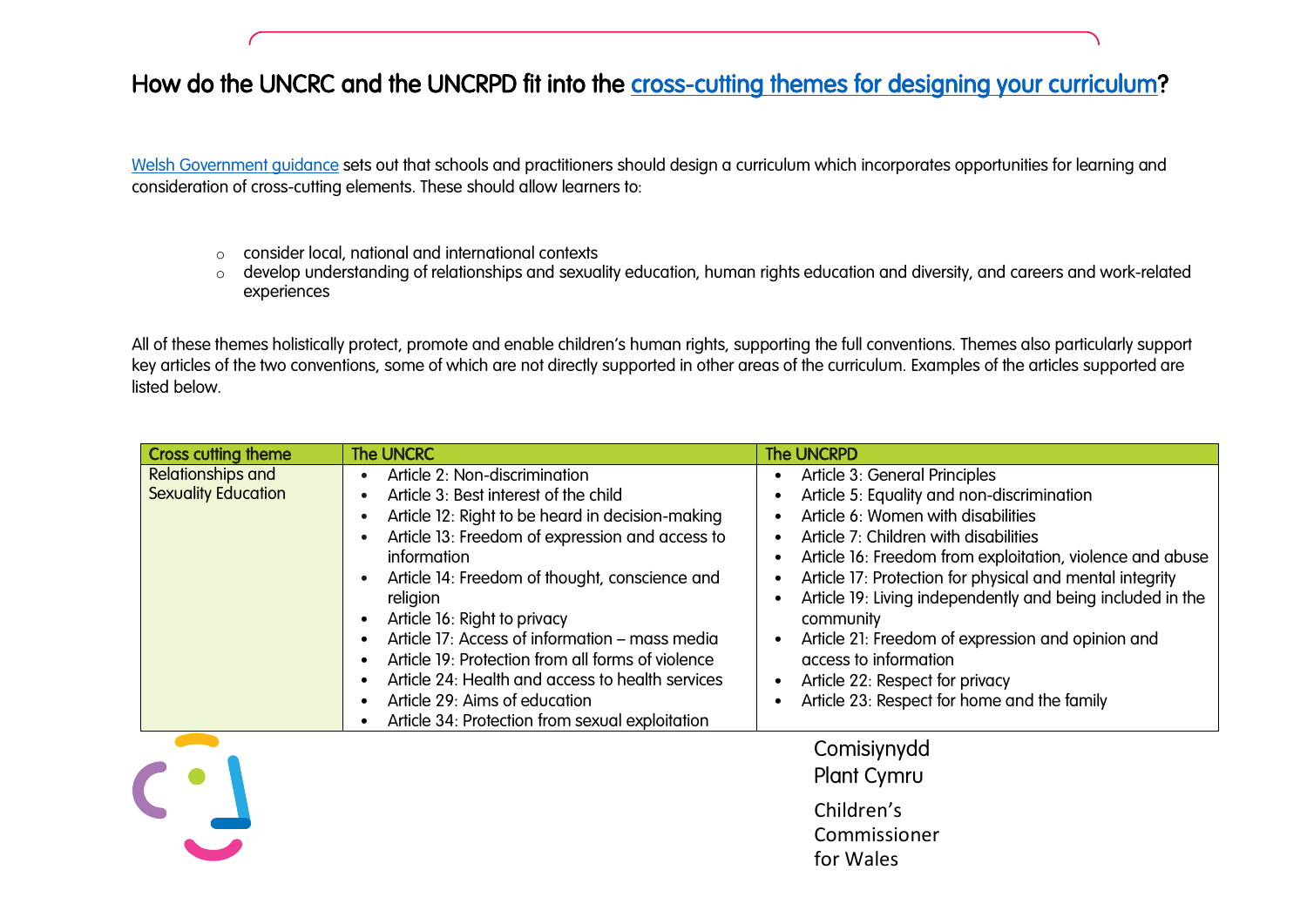|                               | Article 39: Rehabilitation and support<br>$\bullet$                                                                                                                                                                                                                                                                                                                                                                             | Article 25: Health<br>$\bullet$<br>Article 30: Participation in cultural life, recreation, leisure<br>$\bullet$<br>and sport                                                                                                                                                                                                                                                                                                                                                                                                                                                                                                                                                  |
|-------------------------------|---------------------------------------------------------------------------------------------------------------------------------------------------------------------------------------------------------------------------------------------------------------------------------------------------------------------------------------------------------------------------------------------------------------------------------|-------------------------------------------------------------------------------------------------------------------------------------------------------------------------------------------------------------------------------------------------------------------------------------------------------------------------------------------------------------------------------------------------------------------------------------------------------------------------------------------------------------------------------------------------------------------------------------------------------------------------------------------------------------------------------|
| <b>Human Rights Education</b> | Article 2: Non-discrimination<br>Article 3: Best interest of the child<br>$\bullet$<br>Article 4: General Measures of Implementation<br>$\bullet$<br>Article 6: Survival and development<br>$\bullet$<br>Article 12: Right to be heard in decision-making<br>$\bullet$<br>Article 28: Access to education<br>Article 29: Aims of education<br>Article 42: Promote knowledge and understanding<br>$\bullet$<br>of the Convention | Article 1: Purpose of the Convention<br>$\bullet$<br>Article 3: General Principles<br>$\bullet$<br>Article 4: General Obligations<br>$\bullet$<br>Article 5: Equality and non-discrimination<br>Article 7: Children with disabilities<br>Article 8: Awareness raising<br>$\bullet$<br>Article 24: Education<br>$\bullet$                                                                                                                                                                                                                                                                                                                                                      |
| <b>Diversity</b>              | Article 2: Non-discrimination<br>$\bullet$<br>Article 13: Freedom of expression and access to<br>$\bullet$<br>information<br>Article 14: Freedom of thought, conscience and<br>$\bullet$<br>religion<br>Article 15: Freedom of association<br>$\bullet$<br>Article 17: Access to information – mass media<br>Article 29: Aims of education<br>Article 42: Promote knowledge and understanding<br>of the Convention              | Article 3: General principles<br>$\bullet$<br>Article 5: Equality and non-discrimination<br>$\bullet$<br>Article 6: Women with disabilities<br>$\bullet$<br>Article 7: Children with disabilities<br>$\bullet$<br>Article 8: Awareness raising<br>$\bullet$<br>Article 19: Living independently and being included in the<br>community<br>Article 21: Freedom of expression and opinion and<br>$\bullet$<br>access to information<br>Article 23: Respect for home and the family<br>Article 24: Education<br>$\bullet$<br>Article 29: Participation in political and public life<br>$\bullet$<br>Article 30: Participation in cultural life, recreation, leisure<br>and sport |
|                               |                                                                                                                                                                                                                                                                                                                                                                                                                                 | Comisiynydd<br>Plant Cymru<br>Children's<br>Commissioner<br>for Wales                                                                                                                                                                                                                                                                                                                                                                                                                                                                                                                                                                                                         |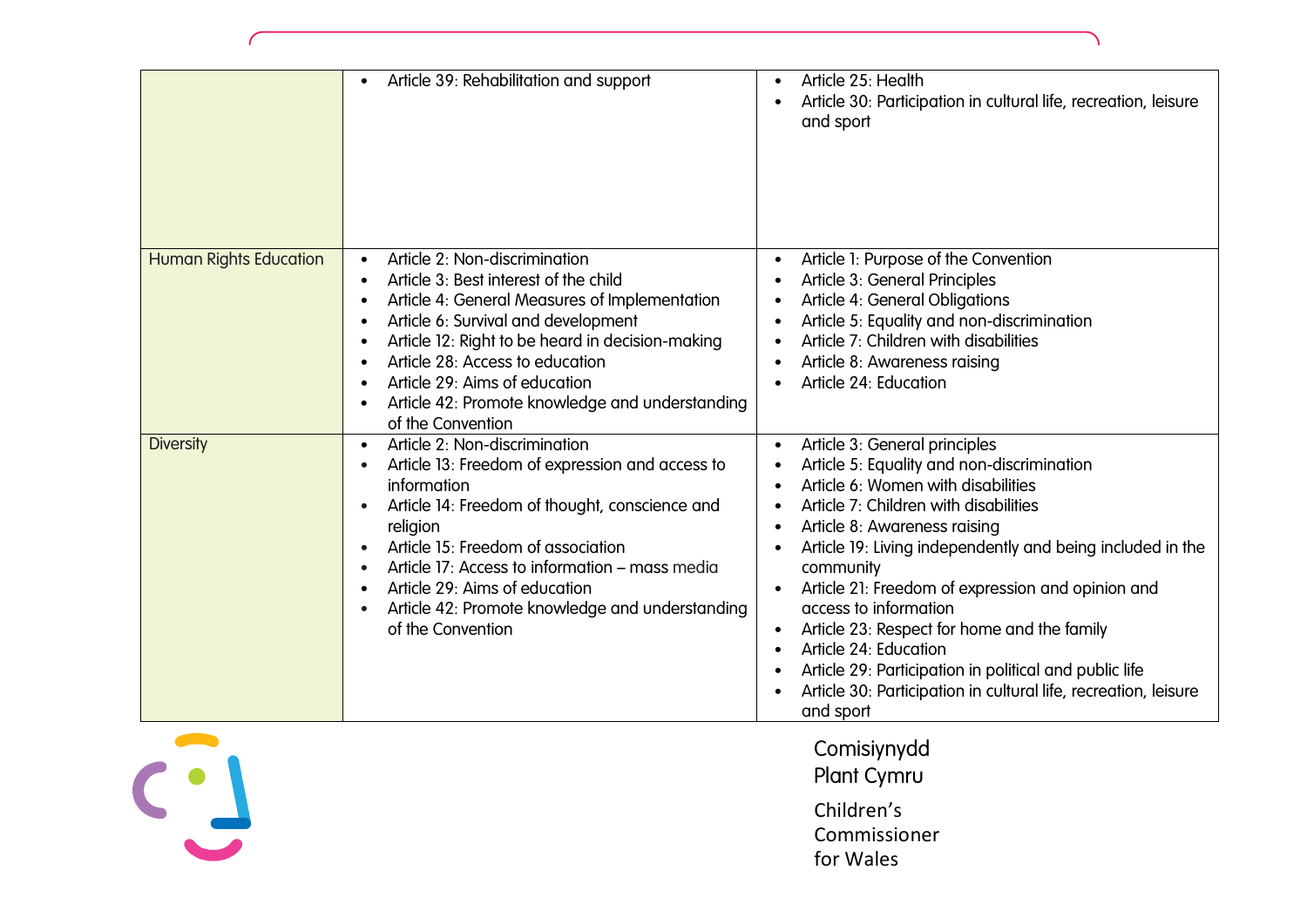| Careers and work related<br>experiences       | Article 12: Right to be heard in decision-making<br>$\bullet$<br>Article 13: Freedom of expression and access to<br>$\bullet$<br>information<br>Article 15: Freedom of association<br>$\bullet$<br>Article 27: Adequate standard of living<br>$\bullet$<br>Article 28: Access to education<br>$\bullet$<br>Article 29: Aims of education<br>$\bullet$<br>Article 31: Leisure, play and culture<br>$\bullet$                                                                                                                                                                                                                                                                                                                                                                                                                                                                                                                       | Article 3: General principles<br>$\bullet$<br>Article 19: Living independently and being included in the<br>community<br>Article 21: Freedom of expression and opinion and<br>access to information<br>Article 24: Education<br>$\bullet$<br>Article 27: Work and employment<br>Article 28: Adequate standard of living<br>$\bullet$<br>Article 29: Participation in political and public life<br>Article 30: Participation in cultural life, recreation, leisure<br>and sport                                                                                                  |
|-----------------------------------------------|-----------------------------------------------------------------------------------------------------------------------------------------------------------------------------------------------------------------------------------------------------------------------------------------------------------------------------------------------------------------------------------------------------------------------------------------------------------------------------------------------------------------------------------------------------------------------------------------------------------------------------------------------------------------------------------------------------------------------------------------------------------------------------------------------------------------------------------------------------------------------------------------------------------------------------------|---------------------------------------------------------------------------------------------------------------------------------------------------------------------------------------------------------------------------------------------------------------------------------------------------------------------------------------------------------------------------------------------------------------------------------------------------------------------------------------------------------------------------------------------------------------------------------|
| Local, national and<br>international contexts | Article 1: Application of the Convention<br>$\bullet$<br>Article 2: Non-discrimination<br>$\bullet$<br>Article 7: Registration, name, nationality, care<br>$\bullet$<br>Article 10: Right to see family in another country<br>$\bullet$<br>Article 11: Right not to be taken out of the country<br>$\bullet$<br>illegally<br>Article 14: Freedom of thought, conscience and<br>$\bullet$<br>religion<br>Article 17: Access of information - mass media<br>$\bullet$<br>Article 22: Rights of refugees and asylum seekers<br>$\bullet$<br>Article 24: Health and access to health services<br>$\bullet$<br>Article 27: Adequate standard of living<br>$\bullet$<br>Article 28: Access to education<br>$\bullet$<br>Article 30: Children of minorities/indigenous<br>groups<br>Article 31: Leisure, play and culture<br>$\bullet$<br>Article 32: Protection from dangerous work<br>$\bullet$<br>Article 38: Protection from warfare | Article 1: Purpose of the Convention<br>$\bullet$<br>Article 5: Equality and Non-discrimination<br>$\bullet$<br>Article 11: Situations of risk and humanitarian emergency<br>Article 18: Freedom of movement and right to nationality<br>Article 19: Living independently and being included in the<br>$\bullet$<br>community<br>Article 27: Work and employment<br>$\bullet$<br>Article 28: Adequate standard of living<br>Article 29: Participation in political and public life<br>Article 30: Participation in cultural life, recreation, leisure<br>$\bullet$<br>and sport |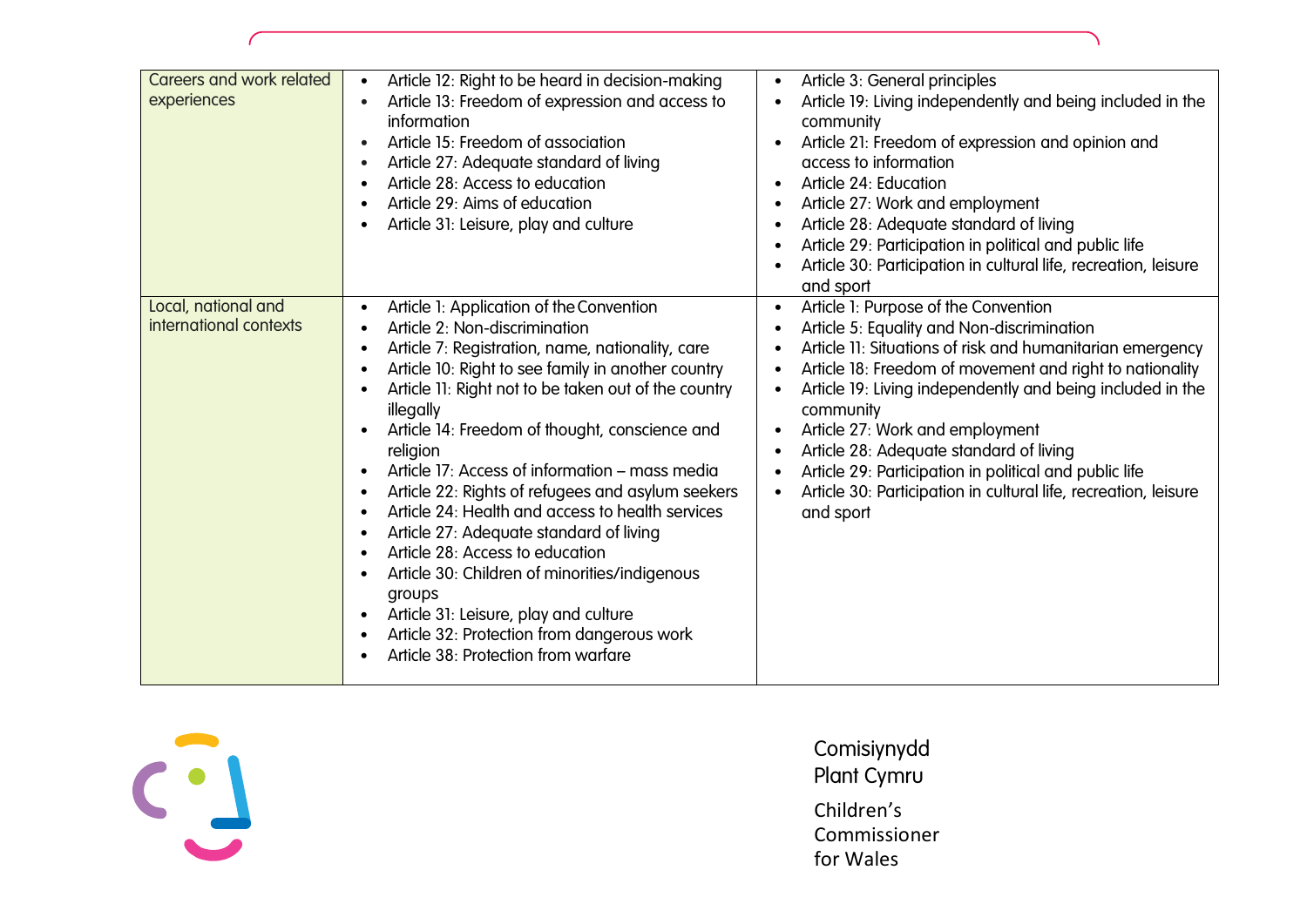# How do the UNCRC and UNCRPD underpin the Areas of Learning and Experience (AoLE)?

## Mathematics and Numeracy

What Matters statements:

- The number system is used to represent and compare relationships between numbers and quantities
- Algebra uses symbol systems to express the structure of mathematical relationships
- Geometry focuses on relationships involving shape, space and position, and measurement focuses on quantifying phenomena in the physical world
- Statistics represent data, probability models chance, and both support informed inferences and decisions

Developing problem solving and reasoning, and making logical, informed and justifiable decisions enables the rights of children to participate through being able to access information and make decisions relating to their lives (Articles 12, 13, 17).

The right of all children to develop their skills (Article 29) is a gateway right, through which they will experience their other rights. Learning in this AoLE will also enhance a child's wider experience of their rights related to survival, wellbeing and provision (Articles 6, 24 [This can include their experience of learning through the outdoor environment], 27).

This supports the following UNCRPD Articles:

- Articles 3: General Principles
- Article 7: Children with disabilities
- Article 19: Living independently and being included in the community
- Article 21: Freedom of expression and opinion and access to information
- Article 24: Education

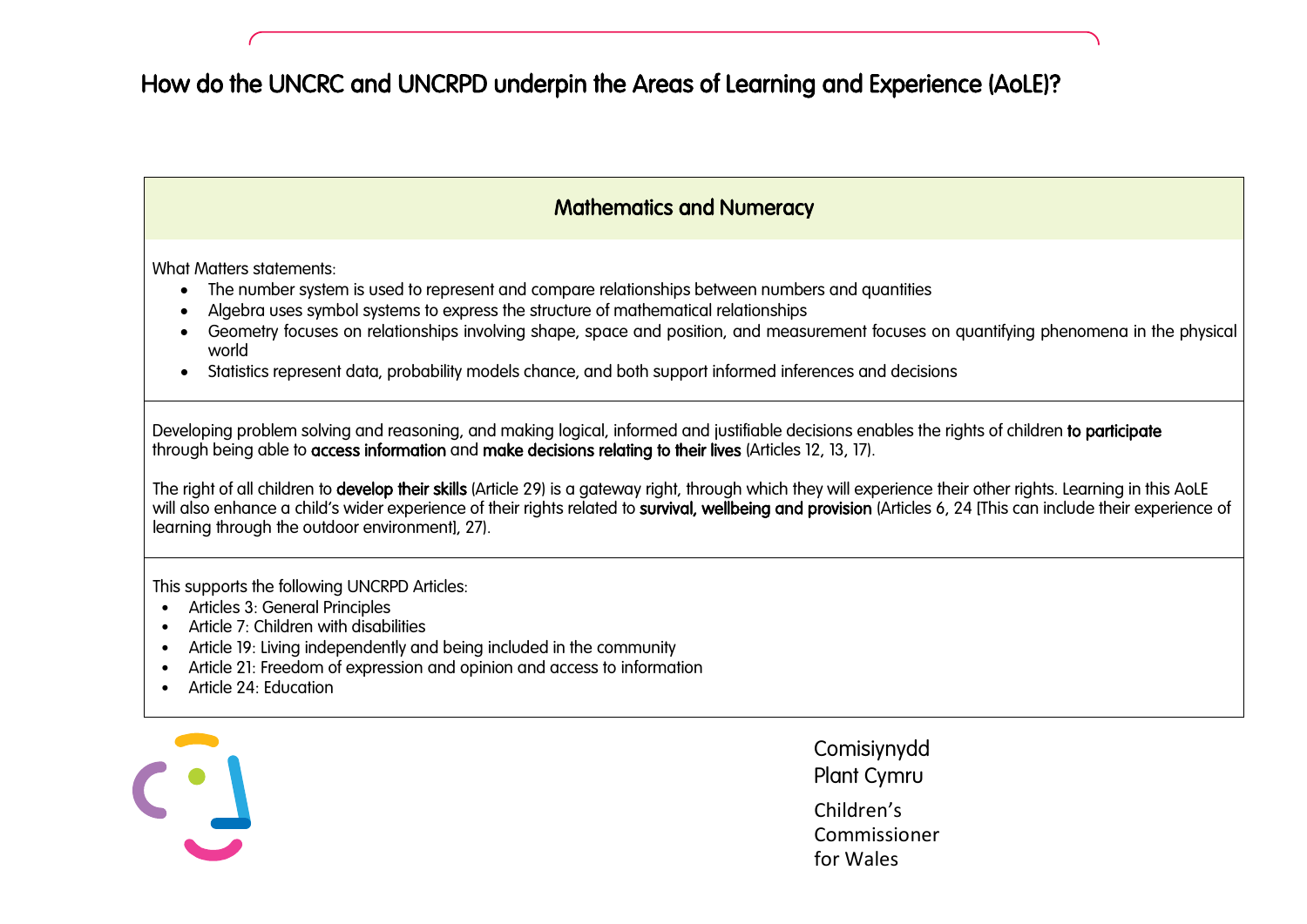#### l<br>. Health and Wellbeing

What matters statements:

- Developing physical health and well-being has lifelong benefits
- How we process and respond to our experiences affects our mental health and emotional well-being
- Our decision-making impacts on the quality of our lives and the lives of others
- How we engage with social influences shapes who we are and affects our health and well-being
- Healthy relationships are fundamental to our well-being

This AoLE has strong links to several protection rights, in particular Articles 19, 33, 34, 36. There are also clear links with rights to survival and provision (Articles 6, 24, 27, 39 & 42) and to non-discrimination (Article 2).

The rights to decision making and freedom of expression (Articles 12, 13 and 28) and the rights to cultural participation, play and religion are also promoted (Articles 14, 15 and 31). The development of healthy relationships also links **participation rights with the right to privacy** (Article 16), particularly in the discussion around technology.

This supports the following UNCRPD Articles:

- Article 1: Purpose of the Convention
- Article 5: Equality and Non-discrimination
- Article 9: Accessibility
- Article 10: Right to life
- Article 17: Protecting physical and mental integrity
- Article 22: Respect for privacy
- Article 25: Health

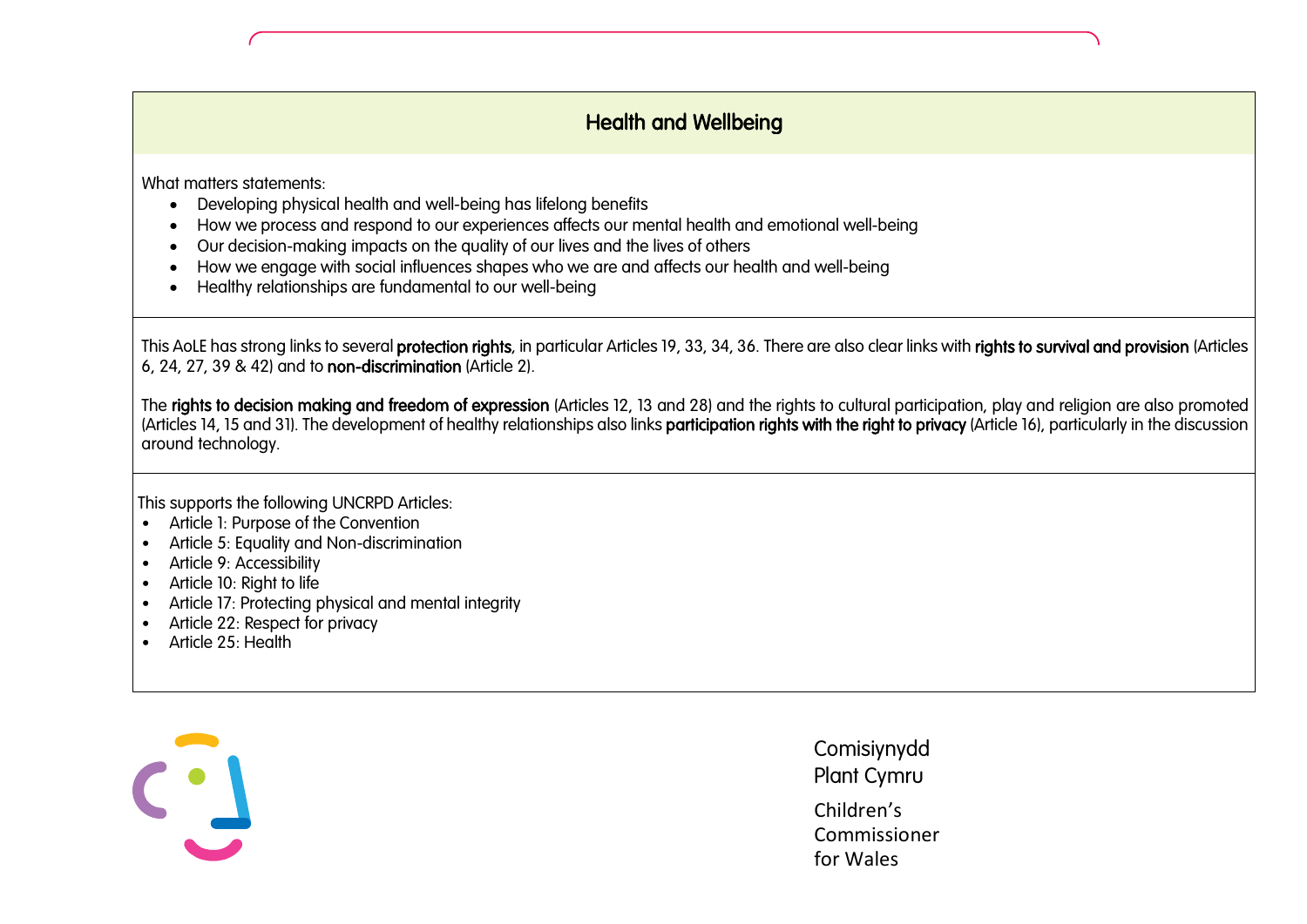# Languages, Literacy and Communication

What matters statements:

 $\overline{\phantom{a}}$ 

 $\overline{\phantom{a}}$ 

- Languages connect us
- Understanding languages is key to understanding the world around us
- Expressing ourselves through languages is key to communication
- Literature fires imagination and inspires creativity

This AoLE particularly enables cultural participation (particularly Articles 14, 15, 30 and 31) and also participatory rights around freedom of expression, understanding information and decision making (Articles 12, 13 and 17). This AoLE also promotes the right to non-discrimination (Article 2). Learning and experiences in this area also offer opportunities to explore identity (Article 8) and support the holistic realisation of educational rights (Article 28, 29).

This supports the following UNCRPD Articles:

- Article 2: Definitions including communication and language
- Article 7: Children with disabilities
- Article 24: Education

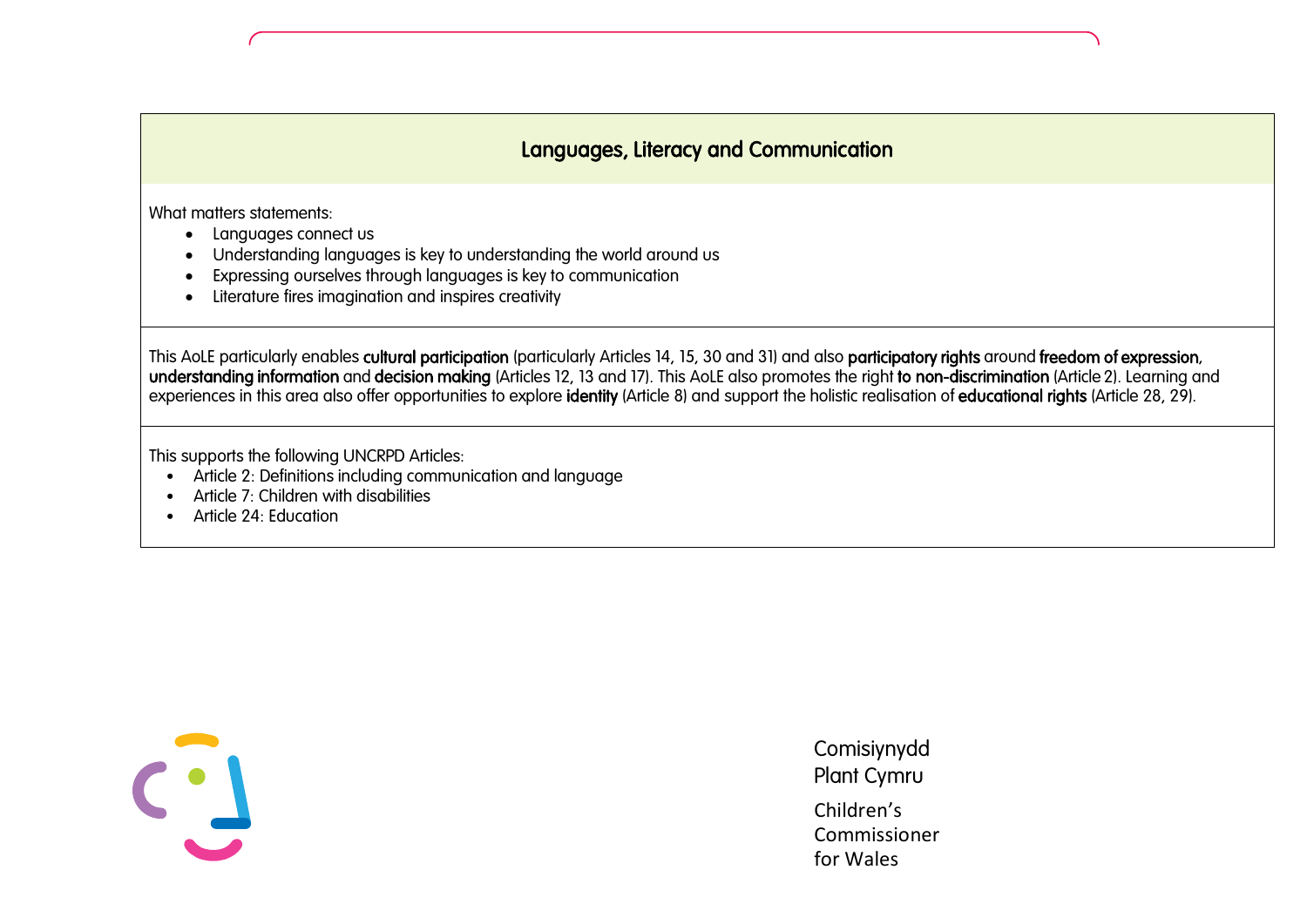#### l, Science and Technology

What matters statements:

- Being curious and searching for answers is essential to understanding and predicting phenomena.
- Design thinking and engineering offer technical and creative ways to meet society's needs and wants.
- The world around us is full of living things which depend on each other for survival.
- Matter and the way it behaves defines our universe and shapes our lives.
- Forces and energy provide a foundation for understanding our universe.
- Computation is the foundation for our digital world.

Learning in this AoLE strongly promotes rights around survival, provision and protection (Articles 6, 24, 27, 33) and rights around participation, freedom of expression and decision making, (in particular Articles 12, 13 and 17, and also Article 16, the right to privacy). These rights are explored in the learning about ethical considerations around the development and application of science and technology. Learners can also reflect the full convention, including the universality of the UNCRC (Articles 1 and 2) in developing the ability to meaningfully ask the question, 'Just because we can, does that mean we should?'

This supports the following UNCRPD Articles:

- Article 4: General obligations
- Article 5: Equality and non-discrimination
- Article 9: Accessibility
- Article 21: Freedom of expression and opinion, and access to information

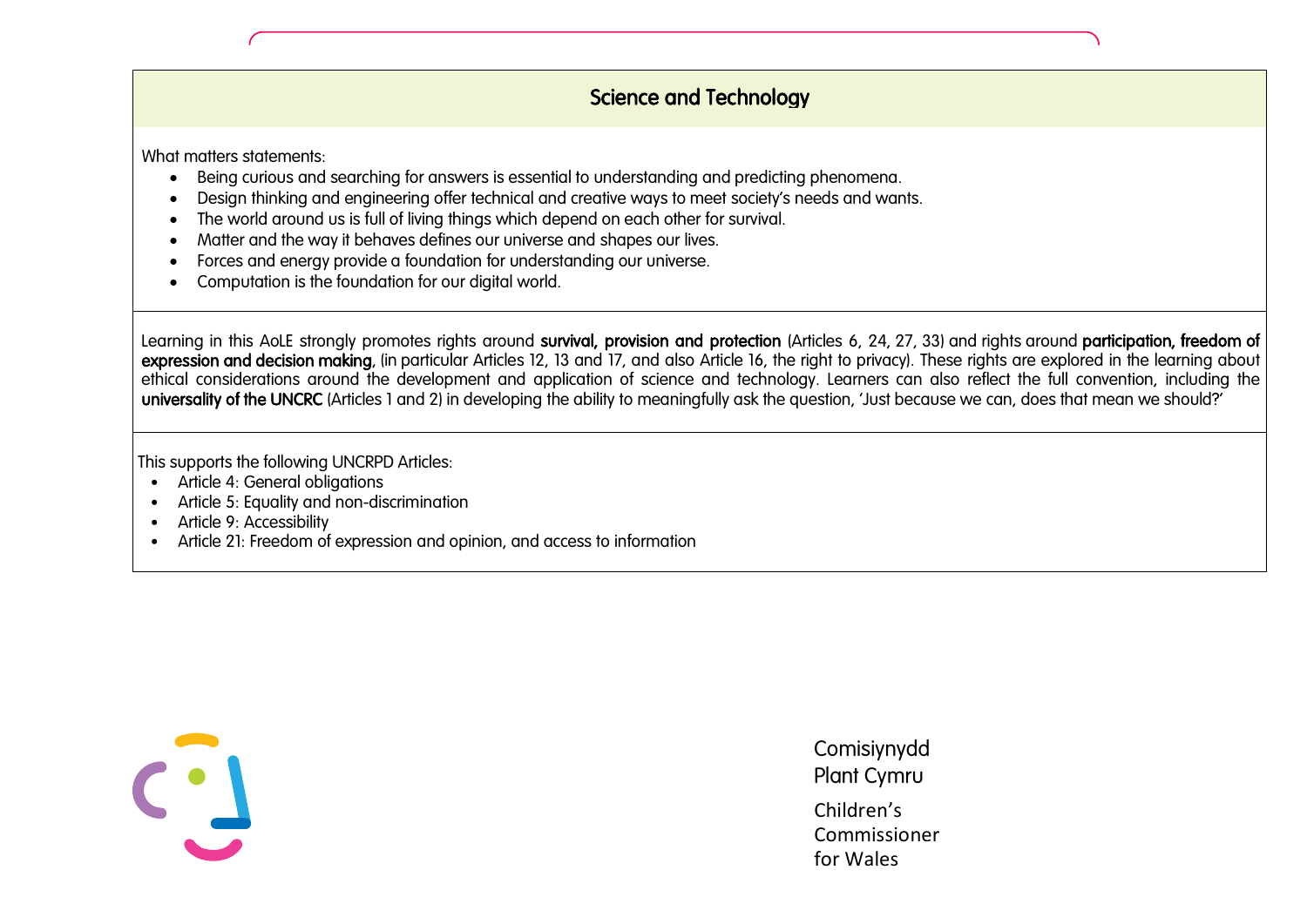## **Humanities**

What matters statements:

- Enauiry, exploration and investigation inspire curiosity about the world, its past, present and future
- Events and human experiences are complex, and are perceived, interpreted and represented in different ways
- Our natural world is diverse and dynamic, influenced by processes and human actions
- Human societies are complex and diverse, and shaped by human actions and beliefs
- Informed, self-aware citizens engage with the challenges and opportunities that face humanity, and are able to take considered and ethical action

This Area promotes survival rights (particularly Articles 6, 24, 35 and 38). Learning related to ethically informed citizenship is stronaly underpinned by children and young people's right to **participation, and the right to information and freedom of expression** (Articles 12, 13, 15, 17). In addition this Area promotes the right to non-discrimination (Article 2) and rights to cultural participation (in particular Articles 14, 30, 31). Importantly, this Area also promotes Article 4 and Article 42, the right of all children and young people to know about the UNCRC. Articles 7 and 8 – strong link to identity.

This supports the following UNCRPD Articles:

- Article 3: General Principles
- Article 5: Equality and non-discrimination
- Article 8: Awareness raising
- Article 21: Freedom of expression and opinion, and access to information
- Article 30: Participation in cultural life, recreation, leisure and sport